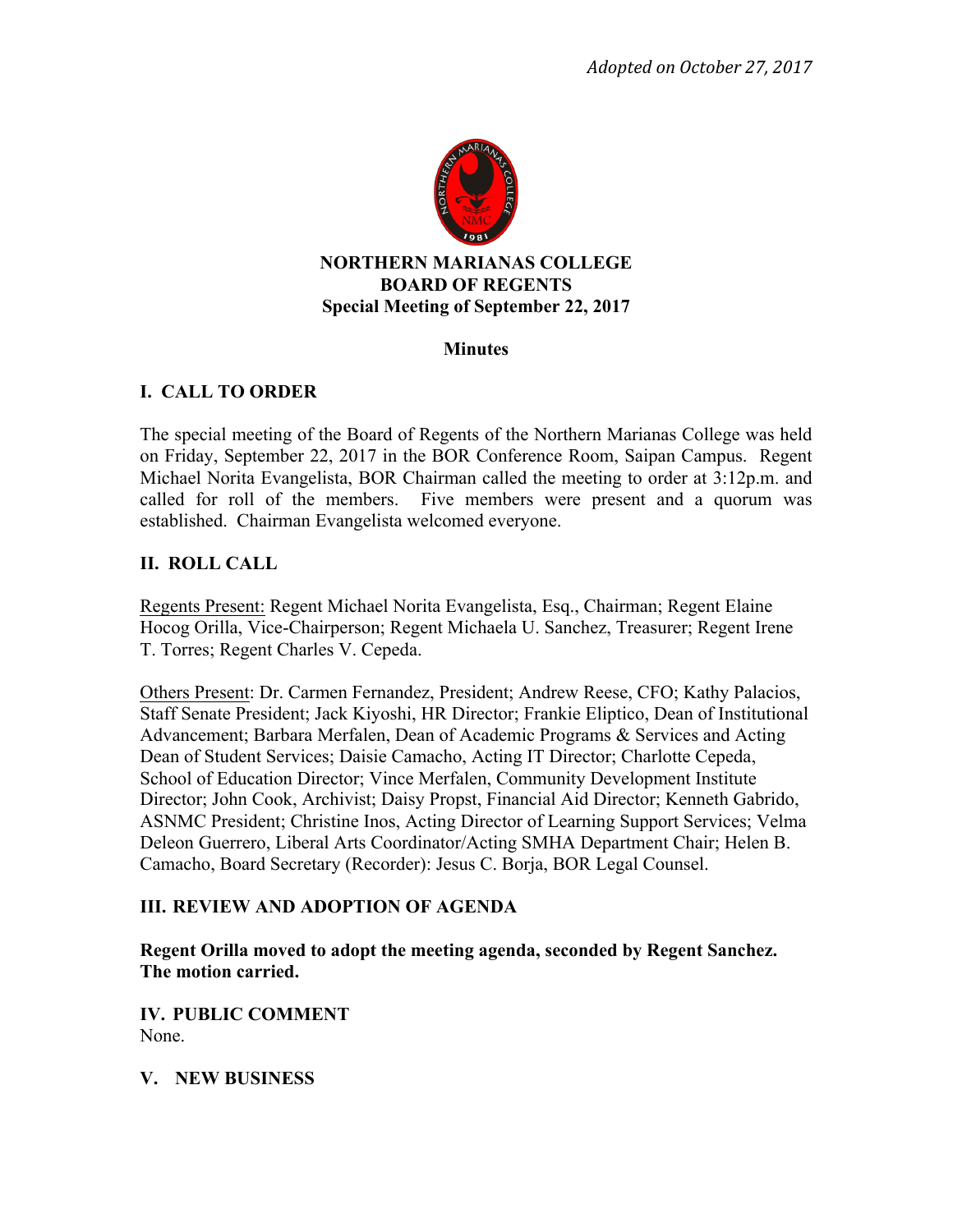### A. FY2018 Operations Budget

Regent Torres stated that the Finance Committee held its meeting yesterday, September 21, 2017. The committee deliberated and is ready to present the FY2018 Operations Budget to the full board.

### **Regent Torres moved to present the FY2018 Operations Budget to the full board for its review and adoption, seconded by Regent Cepeda.**

Discussion: Regent Torres requested a brief summary from Andrew Reese, Chief Financial Officer. CFO Reese provided the following highlights:

- 1. Budget and Finance Committee (BAFC) met for two weeks to hear office requests and to deliberate the budget.
- 2. Final Operations Budget Revenue Projection 2017 - \$4,400,000 Fall 2019 FTE (As of 8/28) - \$1,184 Revenue Projection - \$4,500,000

Regent Orilla asked if there's a formula used because there's a disparity between requests made from programs. President Fernandez explained that in the past, BAFC made ten percent cuts across the board. However, in this budget process every unit came in to present their priorities.

Chairman Evangelista thanked the CFO and asked if President Fernandez had anything else to add to the presentation. President Fernandez stated that in the past years, the board was very concerned about the academic programs not receiving sufficient funding from the operations budget and is pleased to report that it is not the case this year. The biggest percentage (about 21%) is being allocated to the academic programs. Furthermore, the priority continues to be for academic programs. President Fernandez also mentioned that the legislature (House of Representatives) allotted for the first time in history, funding for the Board of Regents.

Regent Orilla asked to hear from the members of the college community. Chairman Evangelista agreed and opened the floor for comments.

# Comments from NMC Staff:

- 1. Christine Inos, Acting Director for Learning Support Services stated that she was very pleased with the process and is thankful for the opportunity.
- 2. Velma Deleon Guerrero, Liberal Arts Coordinator / Acting SMHA Department Chair stated that she noted support from BAFC this year as opposed to previous years especially for the academic programs.
- 3. Barbara Merfalen, Dean stated that although there were some budget cuts for her department, she remains hopeful for the year ahead.